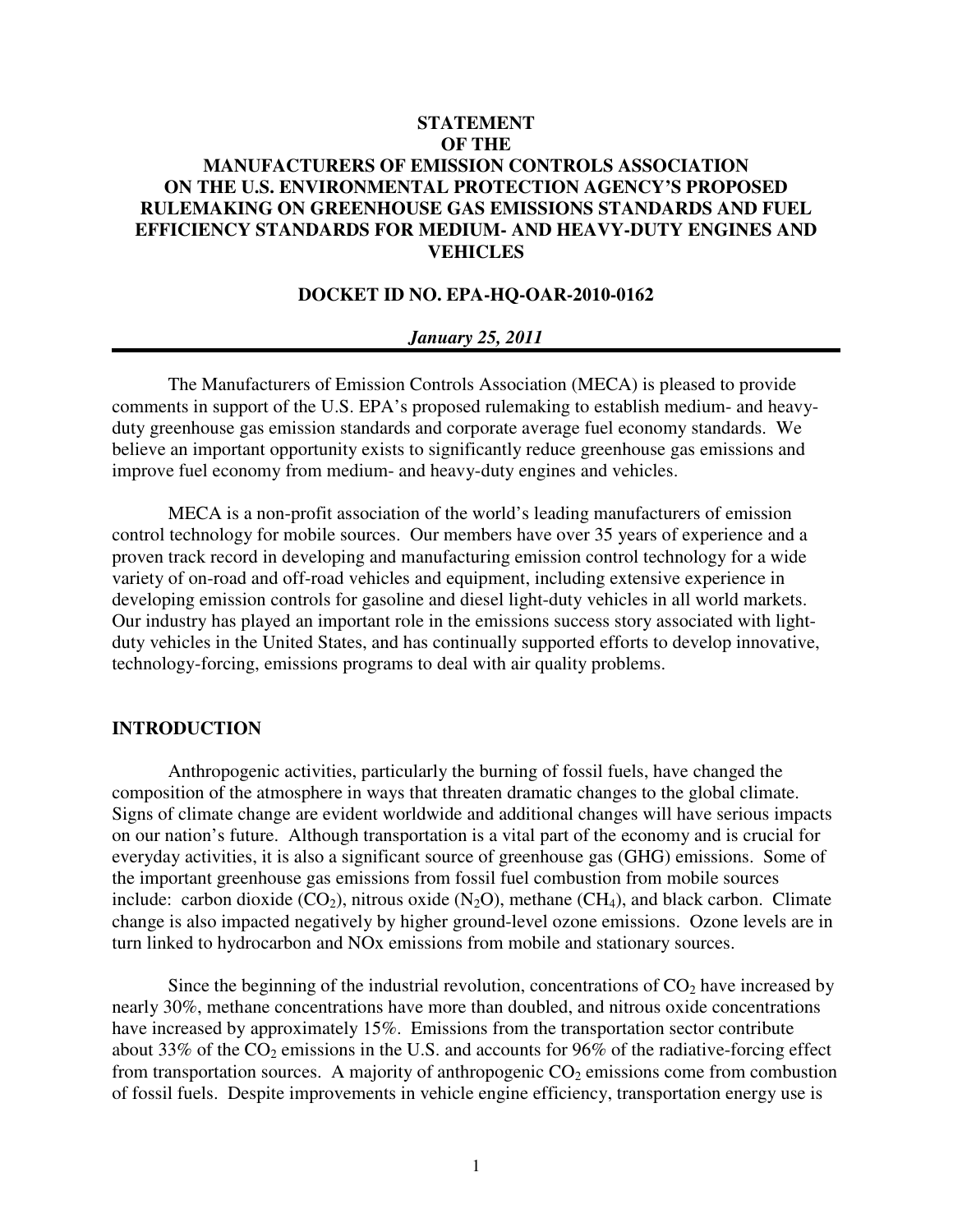expected to grow by 48% between 2003 and 2025. As such, controlling greenhouse gas emissions from the transportation sector is essential to the overall efforts to alleviate long-term impacts on the climate.

 There are a large set of technologies that can significantly reduce, either directly or indirectly, mobile source emissions of  $CO<sub>2</sub>$ , N<sub>2</sub>O (as well as other NO<sub>x</sub> emissions), CH<sub>4</sub> and black carbon. Our comments focus on available exhaust emission control technologies and the impacts these technologies can have on greenhouse gas emissions.

#### **AVAILABLE TECHNOLOGIES TO REDUCE MOBILE SOURCE GHG EMISSIONS**

#### **Carbon Dioxide (CO2)**

As the largest source of U.S. greenhouse gas emission,  $CO<sub>2</sub>$  from fossil fuel combustion has accounted for approximately 79% of global warming potential (GWP)-weighted emissions since 1990, growing slowly from 77% of total GWP-weighted emissions in 1990 to 80% in 2006. Of the total, transportation activities accounted for  $33\%$  of  $CO<sub>2</sub>$  emissions from fossil fuel combustion in 2006. The overall rise in U.S. GHG emissions primarily reflects increased emissions of  $CO_2$  as a result of increasing fossil fuel combustion. Over 60% of the  $CO_2$ emissions resulted from gasoline consumption for personal vehicle use and the remaining emissions came from other transportation activities, including combustion of diesel fuel in heavy-duty vehicles. In 2003, about 81% of transportation GHG emissions in the U.S. came from on-road vehicles, with light-duty vehicles accounting for 62% of total transportation emissions. Heavy-duty vehicles were responsible for 19% of total transportation emissions and nonroad vehicles accounted for 16% of all transportation GHG emissions in 2003. There are a large set of technology combinations that are available to reduce greenhouse gas emissions from passenger vehicles and light-duty trucks, including fuel efficient, state-of-the-art and future advanced gasoline and diesel powertrains.

Implicit in federal and state greenhouse gas emission analyses is the ability of these advanced powertrain options to meet the applicable criteria pollutant emission standards, such as CO, NOx, and non-methane organic gases (NMOG). All of these advanced, light-duty powertrain options combined with the appropriately designed and optimized emission control technologies can meet all current and future federal and state criteria emission requirements. In this manner, advanced emission controls for criteria pollutants enable advanced powertrains to also be viable options for reducing greenhouse gas emissions. A range of powertrain technologies, including engine turbochargers, exhaust gas recirculation systems, advanced fuel systems, variable valve actuation technology, advanced transmissions, hybrid powertrain components, and powertrain control modules that can be applied to both light-duty gasoline and diesel powertrains to help improve overall vehicle efficiencies, reduce fuel consumption, both of which can result in lower  $CO<sub>2</sub>$  exhaust emissions. In many cases, the application and optimization of advanced emission control technologies on advanced powertrains can be achieved with minimal impacts on overall fuel consumption.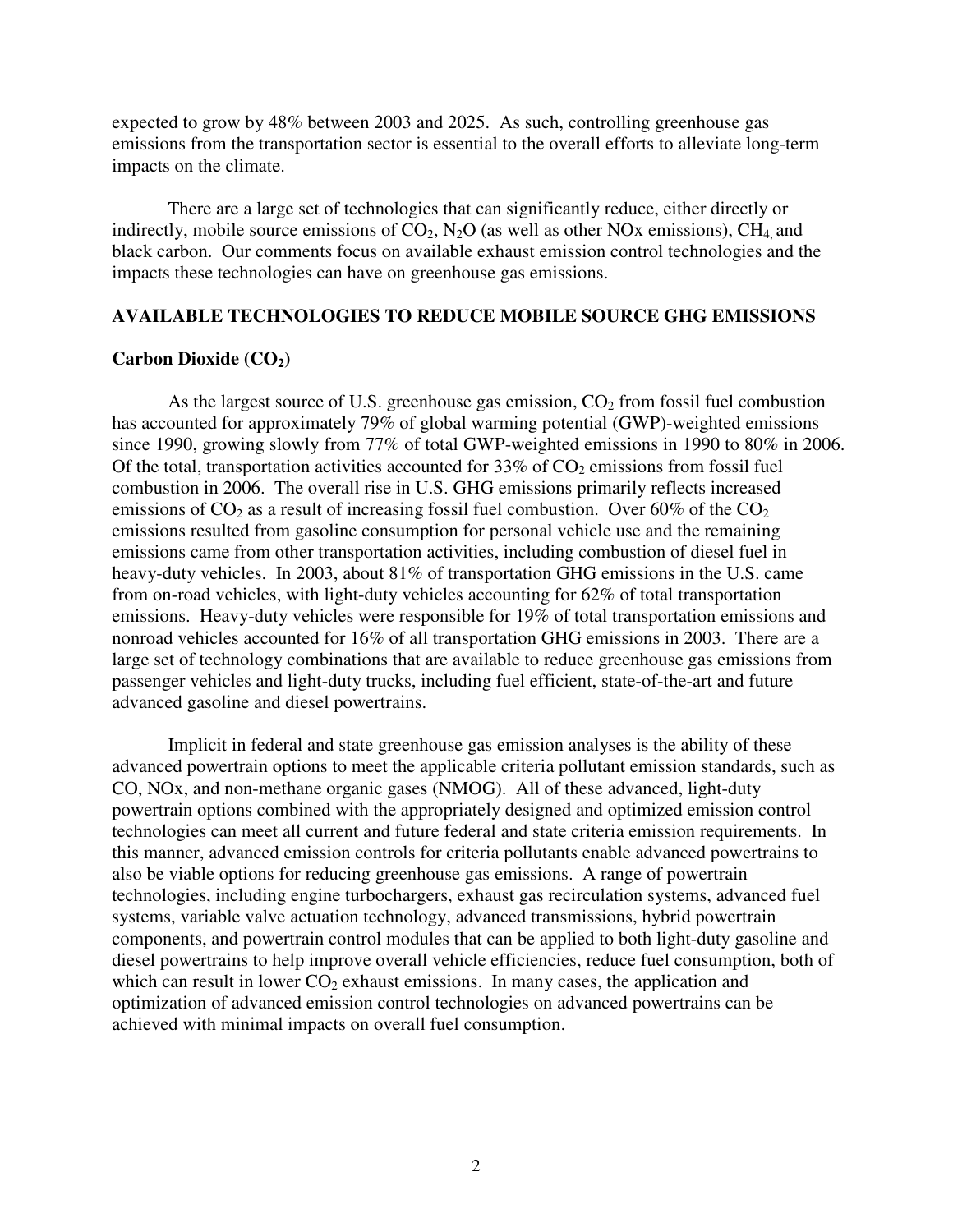Significant criteria emission reductions from diesel vehicles can be achieved through the use of several technologies, including:

#### *Diesel Particulate Filters (DPFs)*

Diesel particulate filters (DPFs) remove particulate matter in diesel exhaust by filtering exhaust from the engine. High efficiency DPFs can achieve up to, and in some cases, greater than, 90% reduction in diesel particulate matter (PM). The basis for the design of wall-flow particulate filters is a ceramic honeycomb structure with alternate channels plugged at opposite ends. As the gases pass into the open end of a channel, the plug at the opposite end forces the gases through the porous wall of the honeycomb channel and out through the neighboring channel. The porous wall and the filter cake of particulate matter that forms within and on the surface of the wall serve as the filter media for particulates. Since the filter can fill up over time by developing a layer of retained particles on the inside surface of the porous wall, the accumulated particles must be burned off or removed to regenerate the filter. This regeneration process can be accomplished with a variety of methods including both active strategies that rely on generating external sources of heat (e.g., fuel burners, fuel dosing strategies that utilize fuel combustion over a catalyst, electrical elements, intake air throttling) and passive strategies that utilize catalysts that are displayed directly on the filter element or upstream of the filter.

In addition to wall-flow ceramic particulate filters, exhaust filters are also available based on metal substrates that utilize sintered metal filtering elements and tortuous flow paths for directing the particulate-containing exhaust gases through the sintered filter element.

Nearly all new heavy-duty highway diesel engines starting with the 2007 model year in the U.S. are equipped with diesel particulate filters to comply with EPA emission standards for diesel PM.

#### *Selective Catalytic Reduction (SCR) and Lean NOx Adsorber Catalysts for Diesel Engines*

Selective catalytic reduction (SCR), lean NOx adsorber catalysts, and combinations of these two technologies can be used to significantly reduce NOx emissions from diesel vehicles. SCR system uses a chemical reductant, usually a urea/water solution, to convert nitrogen oxides to molecular nitrogen and oxygen-rich exhaust streams like those encountered with diesel engines. Upon thermal decomposition in the exhaust, urea decomposes to ammonia which serves as the reductant. As exhaust and reductant pass over the SCR catalyst, chemical reactions occur that reduce NOx emissions to nitrogen and water.

Lean NOx adsorber catalysts have characteristics similar to the catalytic converters used on gasoline, stoichiometric engines but with the addition of materials that adsorb NOx under typical lean engine operations. As the lean NOx adsorber catalyst fills up with adsorbed NOx, a short oxygen deficient or fuel rich regeneration cycle is needed to displace the adsorbed NOx and reduce the NOx over available precious metal catalyst sites using hydrocarbon and CO reductants that are available during this rich regeneration step. These lean NOx adsorber catalysts can also adsorb SOx species that may be present in the exhaust and therefore require ultra-low sulfur levels in the fuel to maximize their performance for reducing NOx. In addition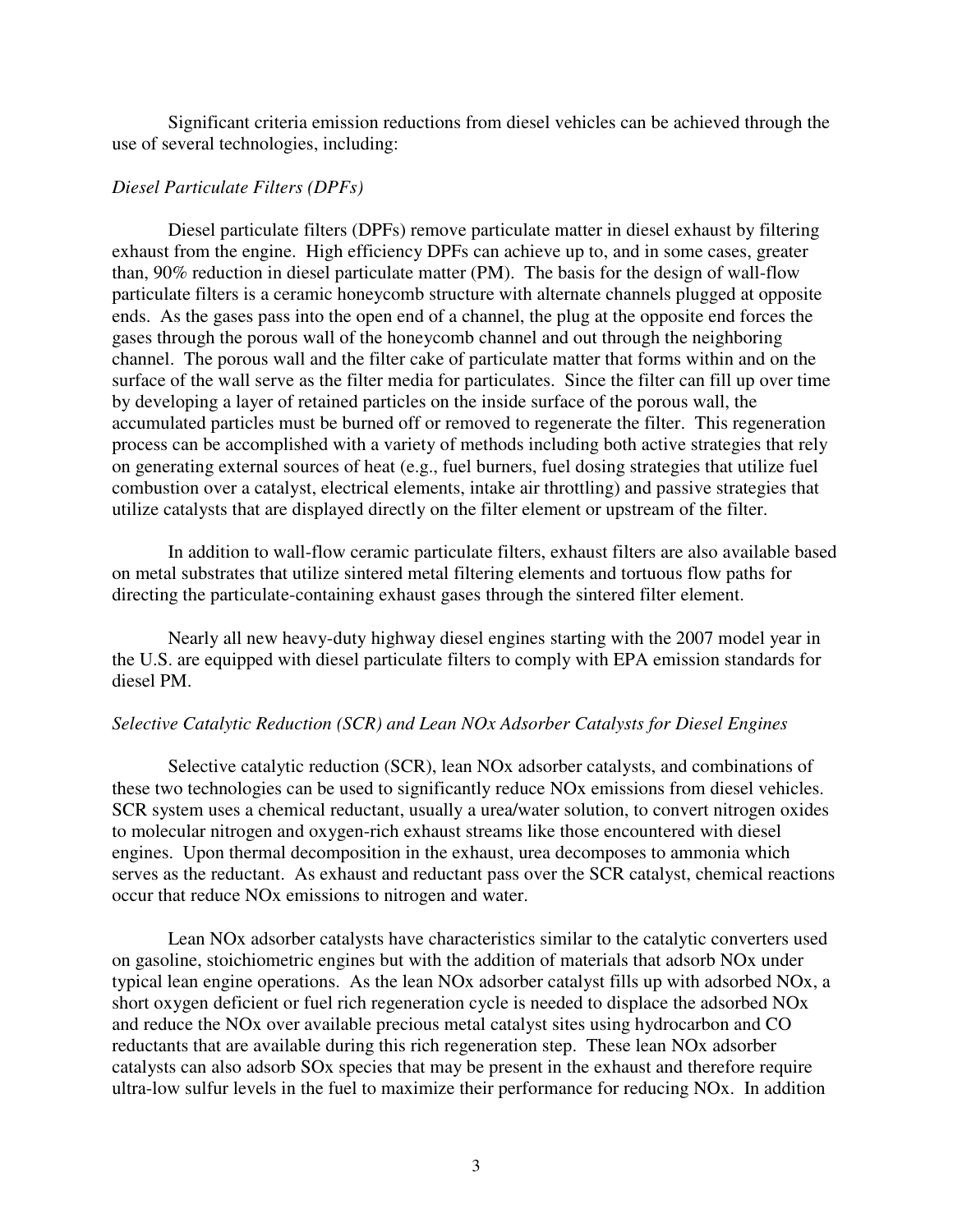to frequent short NOx adsorber regeneration cycles, these catalysts must also be less frequently purged of adsorbed sulfur species.

SCR catalyst and lean NOx adsorber catalysts for diesel combustion strategies are capable of reducing NOx emissions from 70 to 90%. SCR catalysts are already widely used on late model trucks operating in Europe to control NOx (> 500,000 trucks) and will be used by most heavy-duty engine manufacturers to comply with EPA's 2010 heavy-duty, on-road NOx emission standards. In 2005, SCR using a urea-based reductant was introduced on a large number of on-road diesel heavy-duty engines to help meet the Euro 4 heavy-duty NOx emission standards. More than 200,000 new heavy-duty truck engines are now operating in Europe equipped with SCR systems that use urea as the reductant for reducing NOx emissions. SCR systems are also being used on some new heavy-duty trucks to comply with Japan's 2005 heavyduty diesel engine emissions standards. The 2007 Dodge Ram pick-up, powered by a Cummins diesel engine, became the first heavy-duty vehicle to meet EPA's 2010 on-road, heavy-duty emission standards (three years in advance of the 2010 standards) by using an advanced emission control system that featured a diesel particulate filter and a lean NOx adsorber catalyst. Applying SCR to diesel-powered engines provides simultaneous reductions of NOx, PM, and HC emissions. In addition to reductions in criteria pollutants, SCR applications on heavy-duty trucks allows engine manufacturers to further optimize and reduce fuel consumption of these engines, providing important reductions in greenhouse gas emissions.

# *Gasoline Direct Injection Technology*

For gasoline vehicles, direct injection technology enables gasoline engines to achieve greater fuel efficiency. In a gasoline direct injection engine, gasoline is directly injected into the cylinder the same way as in a diesel engine. Gasoline direct injection permits more fine-tuned control of the amount of fuel injected as well as control of injection timing independently from valve timing. Gasoline direct injection engines can reduce  $CO<sub>2</sub>$  emissions in a number of ways, including better "breathing" efficiency, higher compression ratio, the potential for lean operation and reduction of pumping losses. Gasoline direct injection offers  $CO<sub>2</sub>$  emissions reductions ranging from 5% to 20% depending on how it is implemented and the base engine to which it is compared. Again emissions controls ensure that these more fuel efficient gasoline engines meet tough EPA or ARB criteria emission regulations:

• Under stoichiometric conditions, a three-way catalyst can significantly reduce emissions of NOx, HC and CO. The use of three-way catalyst allows for simultaneous conversion of HC, CO, and NOx produced during the combustion of fuel in a spark-ignited engine. Three-way catalyst reduces these air pollutants by up to 99+ percent. The active catalytic materials are present as thin materials on the internal walls of a ceramic or metallic honeycomb substrate. The substrate typically provides a large number of parallel flow channels to allow for sufficient contact area between the exhaust gas and the active catalytic materials without creating excess pressure losses. In 2005, 100% of new cars sold in the U.S. were equipped with a catalytic converter, and worldwide over 90% of new gasoline cars sold had a catalyst.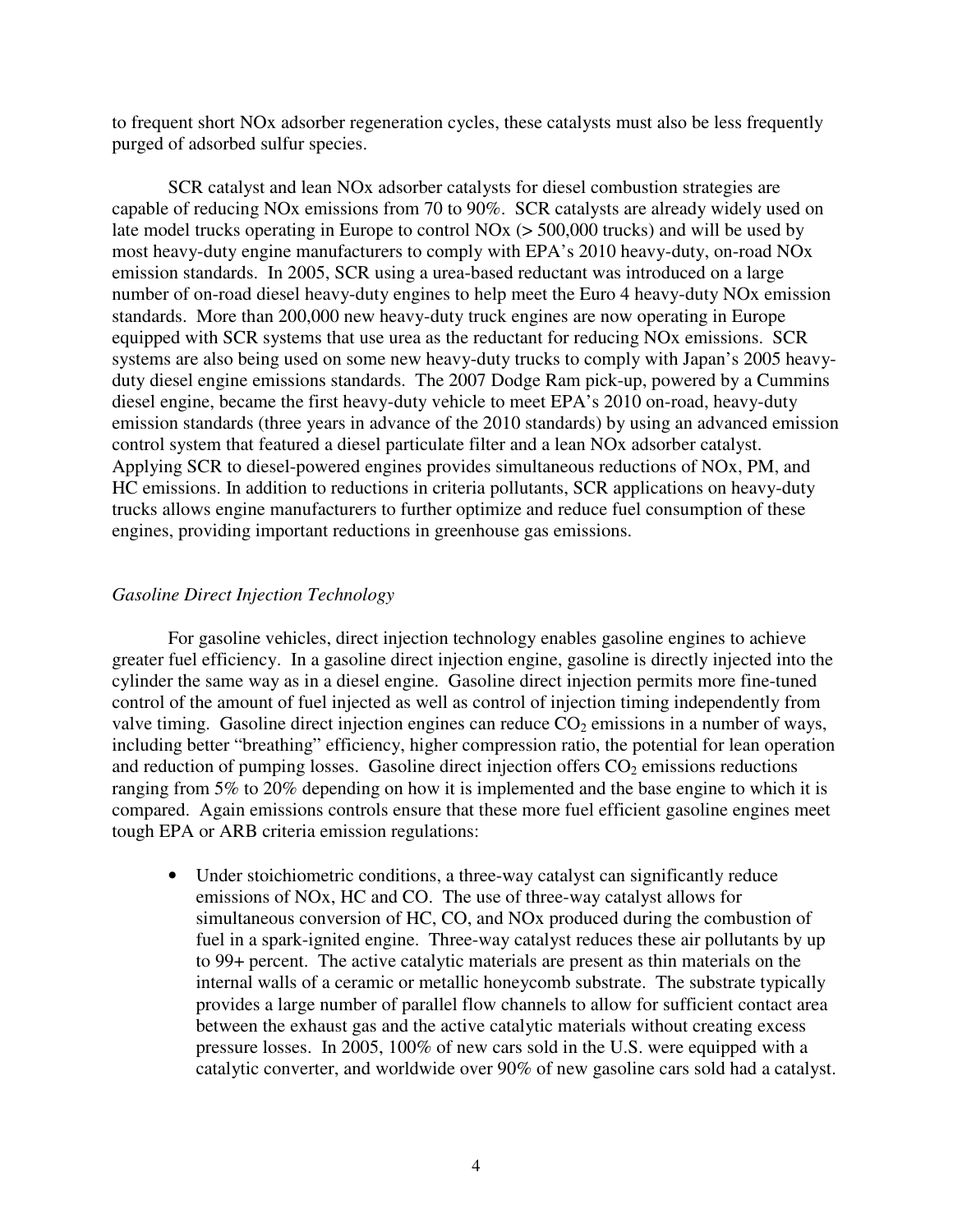• Under lean combustion conditions, similar emission control technologies used on diesel vehicles can be used to reduce emissions from lean, gasoline direct injection powertrains. These include particulate filters to reduce PM emissions, and SCR and/or lean NOx adsorber catalysts to reduce NOx emissions.

 As stated previously, lean NOx adsorber catalyst performance has a high degree of sensitivity to fuel sulfur levels. The current EPA fuel sulfur limits for gasoline (30 ppm average, 80 ppm cap) are too high to allow lean NOx adsorber catalysts to be a viable NOx control strategy for fuel efficient, gasoline lean-burn engines that employ direct fuel injection technology. EPA should seriously consider lowering gasoline fuel sulfur limits to allow NOx adsorber catalysts to be used on such vehicles in order to provide additional options for improving the efficiency and reducing greenhouse gas emissions from gasoline vehicles. NOx adsorber catalysts are already commercially used on gasoline lean-burn light-duty vehicles in Europe and Japan because these markets have gasoline fuel sulfur levels available with a maximum sulfur limit of 10 ppm. California will begin to enforce a 20 ppm fuel sulfur cap on gasoline beginning in 2012 and EPA should consider a similar fuel sulfur cap for the rest of the U.S. in this same timeframe.

The current generation of direct injection gasoline engines is known to have higher PM emissions compared to port injected gasoline engines. Manufacturers are currently working with auto manufacturers on evaluating the potential for lowering PM emissions from direct injection gasoline engines through the use of gasoline particulate filter technologies. Gasoline particulate filter technologies make use of the same filter substrate technologies that have been commercialized for diesel engine PM control applications. Current development activities of gasoline particulate filters (GPFs) are aimed at quantifying their PM capturing efficiency, ensuring the regeneration of these filters for long term performance and durability, and minimizing the backpressure of such filters within the exhaust system. MECA believes that gasoline particulate filters will be a viable technology option for reducing the PM emissions from direct injection gasoline engines in order to ensure that these fuel efficient gasoline engines have PM emissions that are comparable with diesel powertrains that make use of particulate filters or today's best port injected gasoline engines.

Diesel-electric and gasoline-electric hybrid vehicles, that combine either a diesel or gasoline engine with elements of an electric-drive powertrain, offer a range of  $CO<sub>2</sub>$  emission reduction possibilities, and again advanced emission controls allow these powertrains to meet even the toughest criteria emission regulations.

Emission controls for gasoline and diesel engines are also generally compatible with low carbon, alternative fuels (e.g., gasoline blends with renewable ethanol or biodiesel blends) that can provide additional reductions in mobile source greenhouse gas emissions. Engine operating strategies and emission control catalyst formulations, however, often need to be optimized depending on fuel composition to ensure that criteria pollutant emissions or other air toxic emissions are minimized. It is also important that specifications associated with any low carbon fuel should be compatible with the use of available exhaust emission control technologies.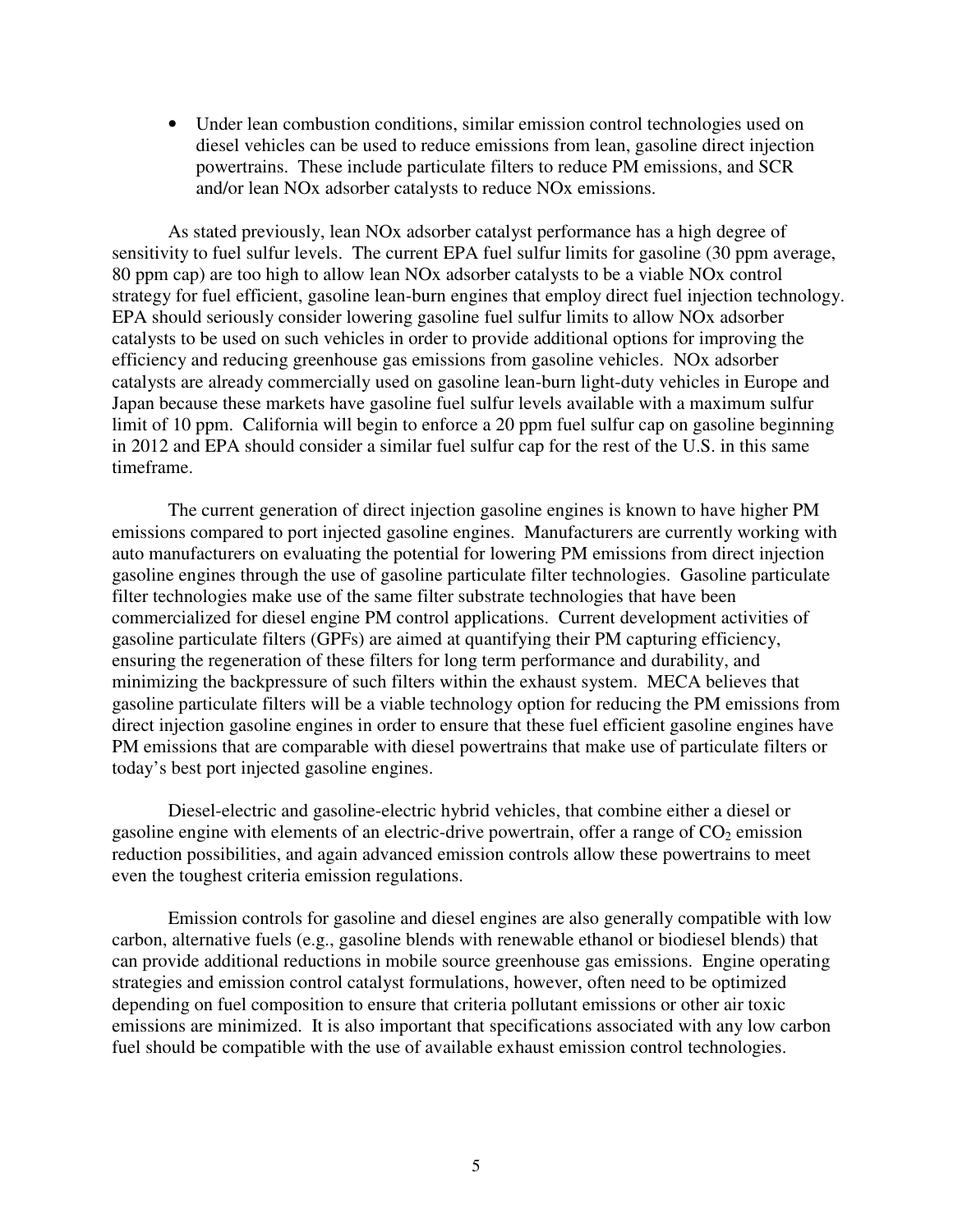#### **Black Carbon**

Black carbon is a major component of particulate matter emissions from mobile sources and is believed to have a significant net atmospheric warming effect by enhancing the absorption of sunlight. Black carbon is a mix of elemental and organic carbon emitted by fossil fuel combustion, bio-mass burning, and bio-fuel cooking as soot. Black carbon is a dominant absorber of visible solar radiation in the atmosphere. Anthropogenic sources of black carbon are transported over long distances and are most concentrated in the tropics where solar irradiance is highest. Because of the combination of high absorption, a regional distribution roughly aligned with solar irradiance, and the capacity to form widespread atmospheric brown clouds in a mixture with other aerosols, emissions of black carbon are thought to be the second strongest contribution to current climate change, after  $CO<sub>2</sub>$  emissions.

According to scientists at the Scripps Institute of Oceanography and University of Iowa, soot and other forms of black carbon could have as much as 60% of the current global warming effect of carbon dioxide. Black carbon plays a major role in the dimming of the surface and a correspondingly large solar heating of the atmosphere. For example, the retreat of the Himalayan-Hindu Kush glaciers is one of the major environmental problems facing the Asian region. The glacier retreat has accelerated since the 1970s and several scientists have speculated that solar heating by soot in atmospheric brown clouds and deposition of dark soot over bright snow surfaces may be an important contributing factor for the acceleration of glacier retreat. A recent study published in a 2009 issue of *Nature Geoscience* (vol. 2, 2009) by researchers from the NASA Goddard Institute and Columbia University found that black carbon is responsible for 50% of the total Arctic warming observed from 1890 to 2007 (most of the observed Arctic warming over this timeframe occurred from 1976 to 2007).

 It is estimated that 70% of the black carbon emissions from mobile sources are from diesel-fueled vehicles, with the assumption that 40% of gasoline PM is black carbon and 60% of diesel PM is black carbon. Up to 25% of the carbon footprint of a heavy-duty diesel truck is associated with black carbon exhaust emissions. Since black carbon particles only remain airborne for weeks at most compared to carbon dioxide, which can remain in the atmosphere for more than a century, removing black carbon would have an immediate benefit to both global warming and public health. The black carbon concentration and its global heating will decrease almost immediately after reduction of its emission. For these reasons and the growing body of scientific evidence that links black carbon emissions with climate change, MECA believes that EPA should include black carbon emissions as part of its overall greenhouse gas emission control strategy.

 Black carbon from diesel vehicles can be significantly reduced through emission control technology that is already commercially available. High efficiency diesel particulate filters (DPFs) on new and existing diesel engines provide nearly 99.9% reductions of carbon emissions. During the regeneration of DPFs, captured carbon is oxidized to  $CO<sub>2</sub>$  but this filter regeneration still results in a net climate change benefit since global warming potential of black carbon has been estimated to be as high as 4,500 times higher than that of  $CO<sub>2</sub>$  on a per gram of emission basis. To meet EPA's 2007 heavy-duty engine PM standards, essentially all new, on-road heavy-duty diesel engines are now equipped with high efficiency DPFs. It is estimated that the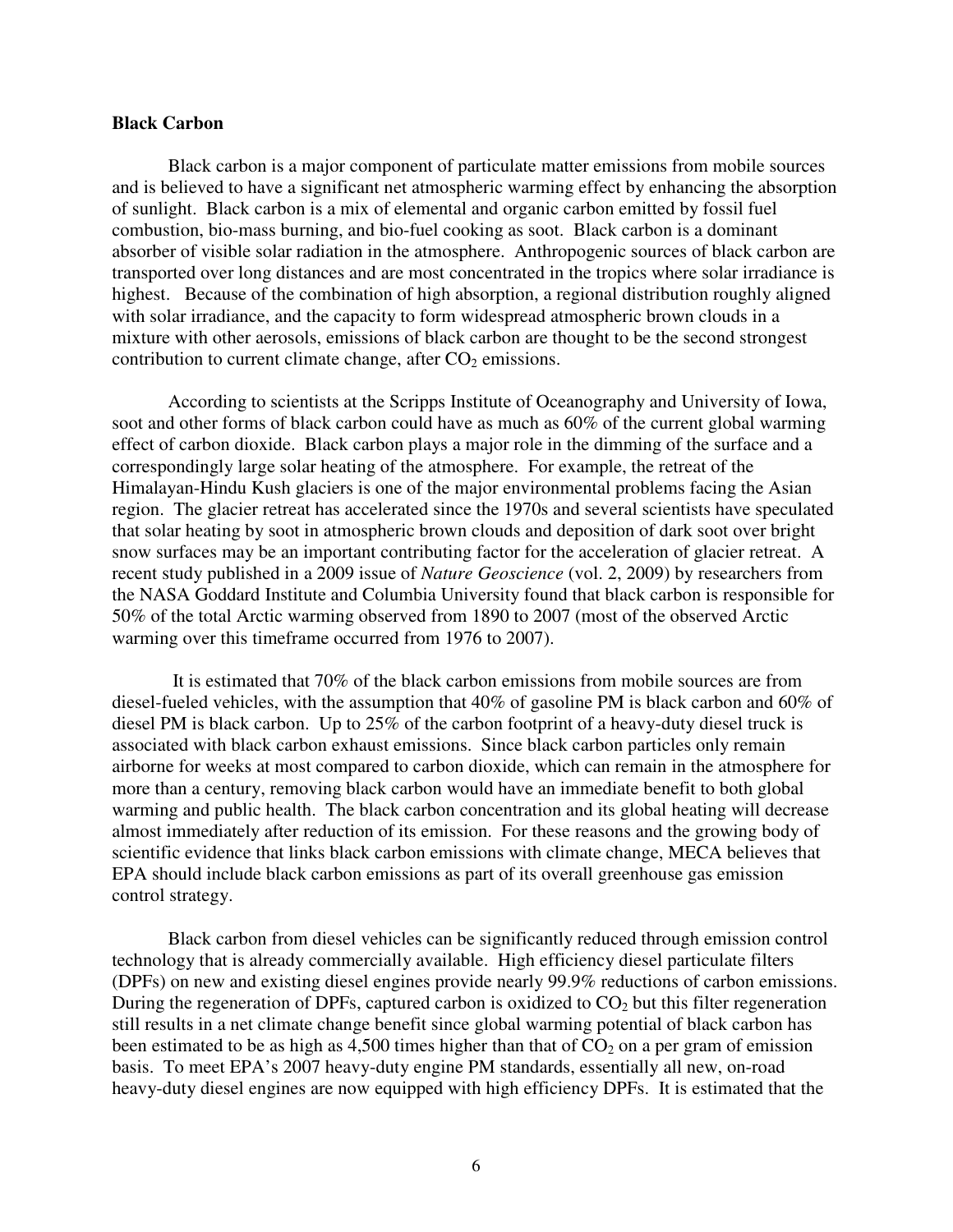installation of DPFs will reduce PM emissions from U.S. heavy-duty diesel vehicles by 110,000 tons per year. Current California and EPA light-duty emission standards for diesel particulate matter also require the use of a high efficiency DPF on new light-duty diesel vehicles.

Because older diesel engines emit significant amounts of PM, there are also significant opportunities to reduce black carbon emissions through diesel retrofit programs that make use of retrofit DPF technology. The number of vehicles retrofitted, the number of programs, and the interest in new programs for DPFs have grown significantly over the past few years with more than 250,000 DPFs installed as retrofits to date in a variety of world markets. Retrofit filters can provide large benefits in human health through reductions in diesel PM and climate change benefits through reductions in black carbon emissions on both existing, on-road and off-road diesel engines. California has already tackled black carbon emissions from existing mobile sources through its ambitious Diesel Risk Reduction Plan and their associated regulatory initiatives that target the reduction of diesel particulate emissions from all existing diesel engines over the next ten to fifteen years. In most of these California regulatory programs existing diesel engines will need to be retrofit with high efficiency DPFs or replaced/repowered with engines that are equipped with high efficiency filters by OEMs. Similar regulatory programs could be implemented within other states or by EPA to reap the public health and climate change cobenefits associated with reductions in black carbon emissions. Incentive funding programs like California's Carl Moyer program or the federal Diesel Emission Reduction Act (DERA) also can be used as a strategy for mobile source retrofit programs at the state or federal level that target black carbon reductions. Incentive funds for filter retrofits might also be generated by a national greenhouse gas cap-and-trade program.

#### **Nitrous Oxide (N2O) and Methane (CH4)**

While total N<sub>2</sub>O emissions are much lower than  $CO_2$  emissions, N<sub>2</sub>O is approximately 310 times more powerful than  $CO<sub>2</sub>$  at trapping heat in the atmosphere. One of the anthropogenic activities producing  $N_2O$  in the U.S. is fuel combustion in motor vehicles. In 2006,  $N_2O$ emissions from mobile source combustion were approximately 9% of total U.S.  $N_2O$  emissions. It is estimated that the N<sub>2</sub>O emissions account for about 2% of the total GHG emissions from a typical light-duty vehicle.  $N_2O$  is emitted directly from motor vehicles and its formation is highly dependent on temperature and the type of emission control system used. Temperatures favorable for  $N_2O$  formation are achieved inside catalytic converter systems, especially during cold-start conditions when engine exhaust temperatures are lower.

Catalyst efficiency and age are also important factors in  $N<sub>2</sub>O$  formation. At higher efficiencies and lower ages,  $N_2O$  formation is lower. In addition to direct  $N_2O$  emissions, NOx emissions from mobile and stationary sources have a significant impact on atmospheric  $N_2O$ levels. On late model light-duty gasoline vehicles, modern three-way catalyst-based emission control technology combined with effective cold-start engine calibration strategies are very effective at controlling vehicle nitrous oxide emissions. Light-duty vehicle  $N_2O$  emission tests results recently published by ARB and Environment Canada in *Atmospheric Environment* (vol. 43, 2009) indicate that vehicles certified to the lowest emission certification categories (e.g., certified to ARB's SULEV standards) also have extremely low  $N_2O$  emissions (in the range of 0.0-1.5 mg/km).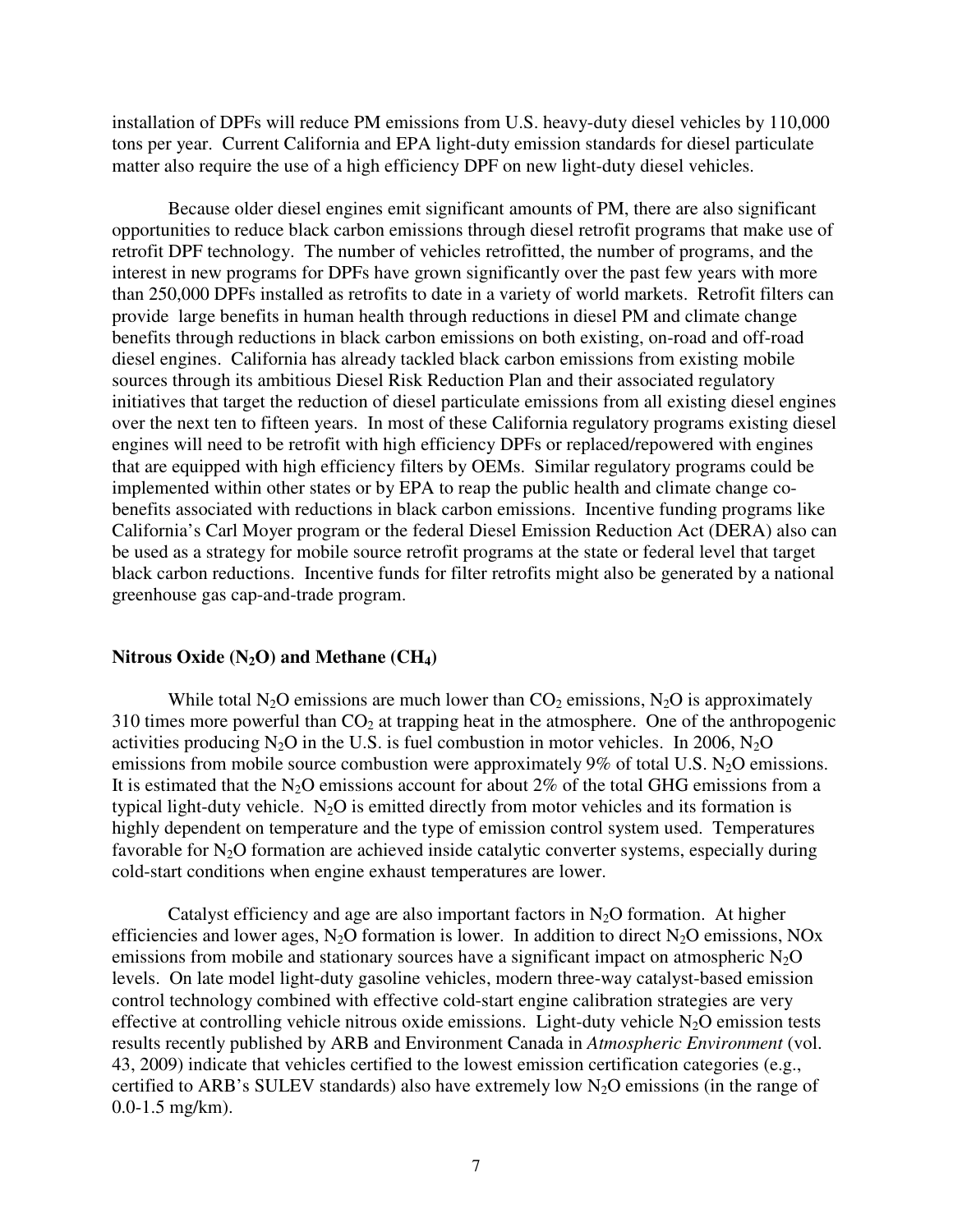Tightening of hydrocarbon and NOx emission standards over time with the parallel introduction of more effective emission control systems have resulted in lower emissions of  $N_2O$ from today's vehicles compared to older vehicles certified to less stringent hydrocarbon and NOx standards. The performance of NOx emission control technologies for diesel vehicles such as SCR catalysts and lean NOx adsorber catalysts can also be optimized to minimize  $N_2O$ emissions from diesel engines.

According to the United Nation's International Panel on Climate Change (IPCC), methane is more than 20 times as effective as  $CO<sub>2</sub>$  at trapping heat in the atmosphere. Over the last 250 years, the concentration of  $CH_4$  in the atmosphere has increased by 148%. Methane is a byproduct of imperfect fuel combustion. Methane emissions from mobile sources are emitted from exhaust from vehicles using hydrocarbon fuels, but the anthropogenic contribution of road transport to the global methane inventory is less than  $0.5\%$ . Emissions of CH<sub>4</sub> are a function of the type of fuel used, the design and tuning of the engine, the type of emission control system, the age of the vehicle, as well as other factors. Although  $CH_4$  emissions from gasoline vehicles are small in terms of global warming potential when compared to  $N_2O$  emissions, they can be high in natural gas-fueled vehicles, as methane is the primary component of natural gas.

On medium- and heavy-duty gasoline vehicles, modern three-way catalyst-based emission control technology is effective at reducing all hydrocarbon exhaust emissions including methane. Tightening of hydrocarbon emission standards over time with the parallel introduction of more effective emission control systems have resulted in lower emissions of methane from today's vehicles compared to older vehicles certified to less stringent standards. Catalyst designs can also be optimized in concert with engine control strategies to oxidize methane exhaust emissions from motor vehicles, including vehicles that operate exclusively on natural gas or bifuel vehicles that can operate on either natural gas or gasoline.

Advanced gasoline and diesel powertrains for medium- and heavy-duty vehicles in conjunction with advanced emission control technologies can be optimized to minimize emissions of both  $N_2O$  and CH<sub>4</sub> emissions. In their proposal, EPA has included an emissions cap for both N<sub>2</sub>O and CH<sub>4</sub> emissions (0.05 g/bhp-hr for each gas for tractors and vocational vehicles and 0.05 g/mi for each gas for pickups and vans) to ensure that climate change impacts of these two potent greenhouse gases are minimized on future medium- and heavy-duty vehicles. MECA believes that these emission caps are achievable with today's medium- and heavy-duty vehicle powertrain options and should be included in the final EPA regulations.

#### **Ground-Level Ozone**

 There is a significant linkage between ground level ozone concentrations and climate change impacts. One example was detailed by a group of researchers from the United Kingdom in a 2007 *Nature* publication. In this work, ground-level ozone was shown to damage plant photosynthesis resulting in lower carbon dioxide uptake from plants that have been exposed to higher levels of ozone. Other studies have shown that increasing average annual temperatures are likely to result in even higher levels of ozone in the environment. Emission reductions aimed at lowering ambient ozone levels, such as lower emissions of volatile organic compounds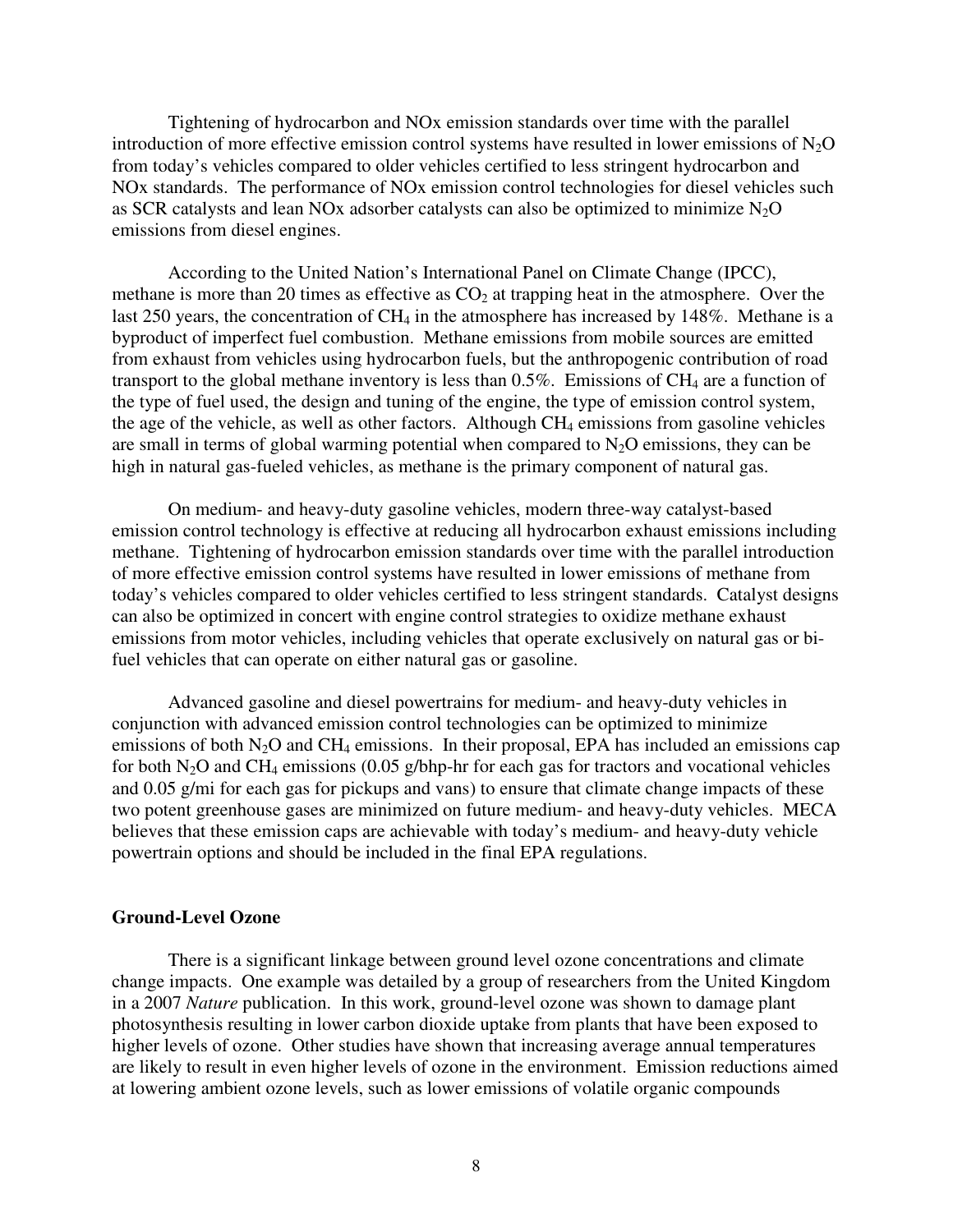(VOCs) and NOx, will have a positive impact on climate change, as well as human health. Policies that aim to reduce ambient ozone levels may also become more necessary and important to either mitigate the climate change impacts of ground level ozone or to mitigate higher ozone levels that result from climate change.

## **SUMMARY**

Looking ahead, transportation greenhouse gas emissions are forecast to continue increasing rapidly, reflecting the anticipated impact of factors such as economic growth, increased movement of freight by trucks, ships, and rail, and continued growth in personal travel. The transportation sector is the largest source of domestic  $CO_2$  emissions, producing 33% of the nation's total in 2006. There are significant opportunities to reduce greenhouse gas emissions from the transportation sector through the design of fuel efficient powertrains that include advanced exhaust emission controls for meeting even the most stringent criteria pollutant standards. MECA believes that advanced emission control systems have a critically important role in future policies that aim to reduce mobile source greenhouse gas emissions. These emission control technologies allow all high efficiency powertrains to compete in the marketplace by enabling these powertrains to meet current and future criteria pollutant standards. In nearly all cases, these fuel-efficient powertrain designs, combined with appropriate emission controls, can be optimized to either minimize fuel consumption impacts associated with the emission control technology, or, in some cases, improve overall fuel consumption of the vehicle. This optimization extends beyond carbon dioxide emissions to include other significant greenhouse gases such as methane and nitrous oxide. In the case of gasoline vehicles, additional climate change benefits could be obtained by lowering federal gasoline fuel sulfur levels to enable the use of lean NOx adsorber catalysts on gasoline lean-burn engines.

 Diesel particulate filters are particularly effective at removing black carbon emissions from diesel engines and effective climate change policies should include programs aimed at reducing black carbon emissions from existing diesel engines through effective retrofit programs that implement filters on the full range of in-use diesel engines operating in the U.S.

 Ground level ozone also has a strong linkage to climate change. EPA needs to continue its efforts to review and adjust criteria pollutant programs for all mobile sources going forward to not only provide needed health benefits from technology-forcing emission standards but also the co-benefits these emission standards have on climate change.

In conclusion, MECA commends EPA for taking important steps to reduce greenhouse gas emissions and improve fuel economy from medium- and heavy-duty vehicles. MECA believes that a variety of advanced powertrain options are available for reducing carbon dioxide emissions from these vehicles and engines. Our industry is prepared to do its part and deliver these cost-effective advanced emission control technologies to the market.